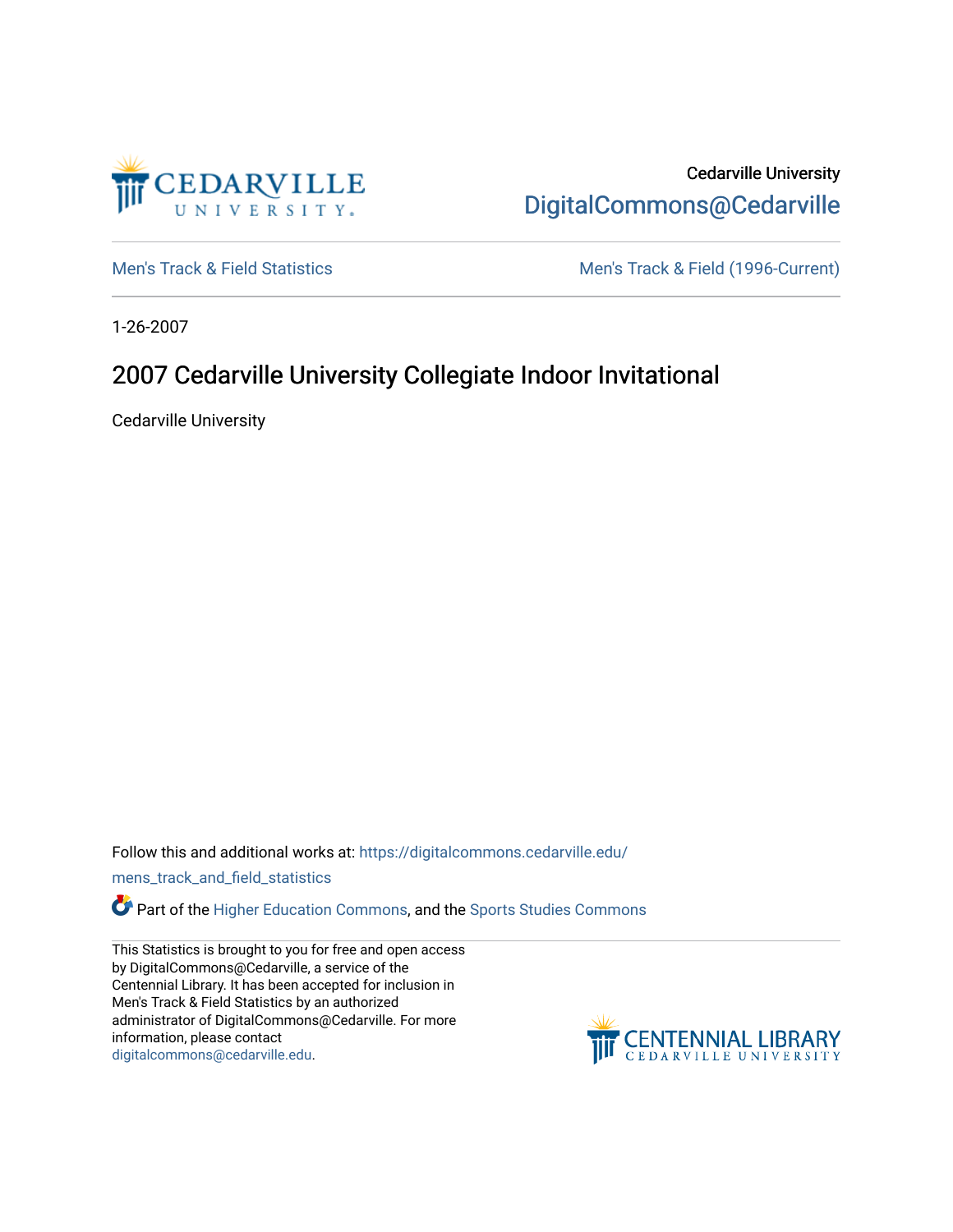## **Cedarville University Collegiate Indoor Invitational presented by Ohio Army National Guard**

## **Friday, Jan. 26, 2007 Doden Field House - Cedarville, OH**

**Men** - Team Rankings - 17 Events Scored 1) Cedarville University 161 2) Morehead State University 3) Saint Joseph's College 76 4) University of Charleston 5) Central State University 42 6) Rio Grande 7) Kentucky State University 26 8) Lindsey Wilson College 9) Malone College 19 10 Wittenberg University 10) Bluffton University 14 12) Defiance College 13) West Virginia State Univer 10 13) Kentucky Racers Track Clu 15) Tiffin University <sup>4</sup> Men 55 Meter Dash Meet Record: % 6.32 1/26/2007 Jason Craig, Unattached Fieldhouse:# 6.44 2/3/2006 Josh Perry, Univ. of Rio Grande Name Year School Prelims H# *========~;~=======~;;======~;;;:=========~=~;=:=========~;;========*  Preliminaries 1 Craig, Jason Unattached % 6. 32q <sup>4</sup> 2 Chisley, Todd Morehead 6.51q 2 3 Duff, Ian Csu Csu 6.52q 3 **<sup>4</sup>**Williams, Mike FR Charleston 6.60q <sup>5</sup> <sup>5</sup>Richardson, Jeremy Unattached 6.63q 1 6 Campbell, Cedric Unattached 6.63g 7 7 Perry, Josh JR RIO 6. 67q <sup>3</sup> <sup>8</sup>Rayford, Brandon JR Berea Track and 6.69q 5 9 Gauntlette, Sanjay FR Charleston 6.71 6 10 Starr, Samuel FR Cedarville 6.72 4 10 Bourr, Samuel 11 Bowman, Jr., Charles Kentucky State 6.72 5 12 Denbow, Hugh Morehead 6.73 7 13 Clark, Marcus Csu Csu Csu 6.75 6 14 Hardick, Darrius FR Berea Track and 6.77 2 15 Clark, Joseph Wvsu Wvsu 6.78 5 16 Citizen, Nicholas JR Berea Track and 6.80 1 17 Thompson, Tyrell Csu Csu 6.80 7 18 Taylor, Rusty JR Charleston 6.81 3 19 McGuire, David Csu Csu 6.82 4 20 Dean, Grant SJC 6.82 1 21 Leugers, Mark FR Def 6.82 7 22 Glemeau, Jeremy Kentucky State 6.83 2 23 Baston, Brandon JR RIO 6.83 3 24 Sawin, Jimmy SR Cedarville 6.84 7 25 Truesdale, Brandon wvsu 6.88 6 26 Rouldolph, Tim Csu Csu 6.89 7 27 Cunningham, Jason Unattached 6. 92 4 28 Miller, Deral Kentucky State 7.02 2 29 Bryant, Melvin Csu Csu 7.04 3 93 55 38.50 19.50 14 12 10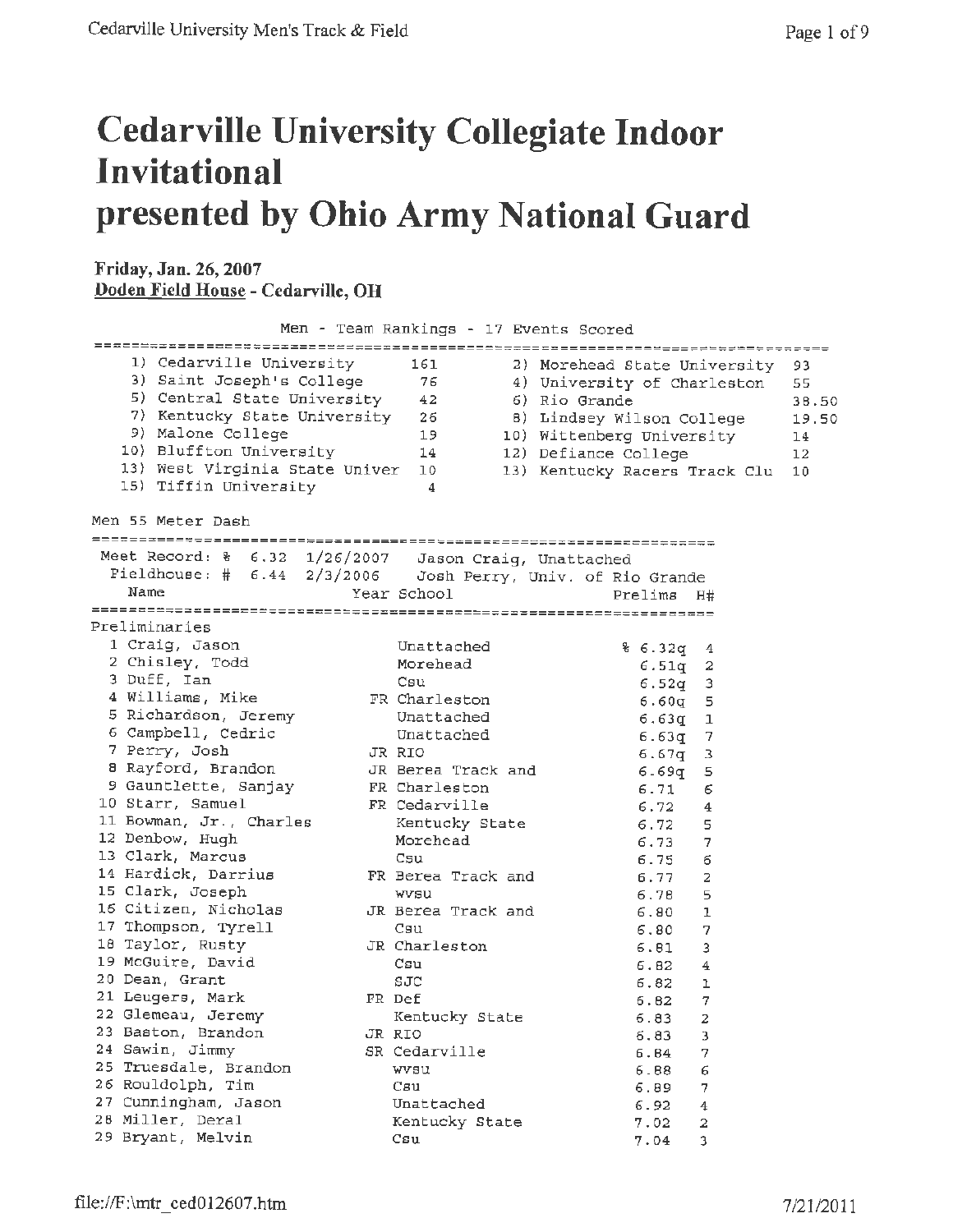|        | 30 Johnson, Murvin<br>31 Lehman, Christopher<br>32 Goodew, Titus<br>33 Morgan, Donte<br>34 Strother, Ricky<br>35 Carl, Kasey<br>36 Taylor, Earl<br>37 Williamson, Phil<br>38 Miller, Phil<br>39 Kessler, Bret<br>40 Kimba, Kuly<br>41 Harper, Brad<br>42 Smith, John<br>43 Tataranowicz, Joe<br>Men 55 Meter Dash | FR Charleston<br>JR Cedarville<br>FR Cedarville<br>SJC<br>FR Charleston<br>SJC<br>Csu<br>JR Def<br>FR Berea Track and<br>SO Charleston<br>wysu<br>Csu<br>SO Csu<br>FR Bluffton | 7.05<br>7.05<br>7.06<br>7.06<br>7.11<br>7.16<br>7.18<br>7.19<br>7.22<br>7.23<br>7.23<br>$7.24$ 1<br>7.60<br>7.76 | 1<br>6<br>-3<br>5<br>1<br>6<br>4<br>6<br>4<br>5<br>2<br>4<br>5 |
|--------|-------------------------------------------------------------------------------------------------------------------------------------------------------------------------------------------------------------------------------------------------------------------------------------------------------------------|--------------------------------------------------------------------------------------------------------------------------------------------------------------------------------|------------------------------------------------------------------------------------------------------------------|----------------------------------------------------------------|
|        |                                                                                                                                                                                                                                                                                                                   |                                                                                                                                                                                |                                                                                                                  |                                                                |
|        | Meet Record: % 6.32 1/26/2007 Jason Craig, Unattached<br>Fieldhouse: # 6.44 2/3/2006 Josh Perry, Univ. of Rio Grande<br>Name                                                                                                                                                                                      | Year School                                                                                                                                                                    | Finals Points                                                                                                    |                                                                |
| Finals |                                                                                                                                                                                                                                                                                                                   |                                                                                                                                                                                |                                                                                                                  |                                                                |
|        | 1 Craig, Jason<br>2 Chisley, Todd<br>3 Williams, Mike<br>4 Duff, Ian                                                                                                                                                                                                                                              | Unattached<br>Morehead<br>FR Charleston<br>Csu                                                                                                                                 | 6.38#<br>6.50<br>6.54<br>6.55                                                                                    | 10<br>8<br>6                                                   |
|        | 5 Perry, Josh                                                                                                                                                                                                                                                                                                     | JR RIO                                                                                                                                                                         | 6.58                                                                                                             | 5                                                              |
|        | 6 Richardson, Jeremy                                                                                                                                                                                                                                                                                              | Unattached                                                                                                                                                                     | 6.62                                                                                                             |                                                                |
|        | 7 Rayford, Brandon                                                                                                                                                                                                                                                                                                | JR Berea Track and                                                                                                                                                             | 6.68                                                                                                             |                                                                |
|        | 8 Campbell, Cedric                                                                                                                                                                                                                                                                                                | Unattached                                                                                                                                                                     | 6.72                                                                                                             |                                                                |
|        | Men 200 Meter Dash                                                                                                                                                                                                                                                                                                |                                                                                                                                                                                |                                                                                                                  |                                                                |
|        |                                                                                                                                                                                                                                                                                                                   |                                                                                                                                                                                |                                                                                                                  |                                                                |
|        | Meet Record: % 22.64 2/4/2005 Josh Perry, Univ. of Rio Grande                                                                                                                                                                                                                                                     |                                                                                                                                                                                |                                                                                                                  |                                                                |
|        | Fieldhouse: # 22.64 2/4/2005    Josh Perry, Univ. of Rio Grande                                                                                                                                                                                                                                                   |                                                                                                                                                                                |                                                                                                                  |                                                                |
|        | Name                                                                                                                                                                                                                                                                                                              | Year School                                                                                                                                                                    |                                                                                                                  | Finals H# Points                                               |
|        |                                                                                                                                                                                                                                                                                                                   |                                                                                                                                                                                |                                                                                                                  |                                                                |
|        | 1 Douglas, Kevoy                                                                                                                                                                                                                                                                                                  | FR Charleston                                                                                                                                                                  | 22.69                                                                                                            | 10<br>ı                                                        |
|        | 2 Williams, Mike                                                                                                                                                                                                                                                                                                  | FR Charleston                                                                                                                                                                  | 22.90                                                                                                            | $\mathbf{2}$<br>8                                              |
|        | 3 Thompson, Tyrell                                                                                                                                                                                                                                                                                                | Csu                                                                                                                                                                            | 23.62                                                                                                            | 6.<br>1                                                        |
|        | 4 Baston, Brandon                                                                                                                                                                                                                                                                                                 | JR RIO<br>SJC                                                                                                                                                                  | 23.64<br>23.64                                                                                                   | 1<br>4.5<br>4.5<br>ı                                           |
|        | 4 Hurst, Lonnie<br>6 Starr, Samuel                                                                                                                                                                                                                                                                                | FR Cedarville                                                                                                                                                                  | 23.73                                                                                                            | $\mathbf{2}^-$<br>З                                            |
|        | 7 Dean, Grant                                                                                                                                                                                                                                                                                                     | SJC                                                                                                                                                                            | 23.86                                                                                                            | $\overline{a}$<br>1                                            |
|        | 8 Gauntlette, Sanjay                                                                                                                                                                                                                                                                                              | FR Charleston                                                                                                                                                                  | 24.17                                                                                                            | 3<br>ı                                                         |
|        | 9 Tworek, Jeremiah                                                                                                                                                                                                                                                                                                | SJC                                                                                                                                                                            | 24.18                                                                                                            | 2                                                              |
|        | 10 Rouldolph, Tim                                                                                                                                                                                                                                                                                                 | Csu                                                                                                                                                                            | 24.22                                                                                                            | 6                                                              |
|        | 11 Cunningham, Jason                                                                                                                                                                                                                                                                                              | Unattached                                                                                                                                                                     | 24.33                                                                                                            | 3                                                              |
|        | 12 Clark, Marcus                                                                                                                                                                                                                                                                                                  | Csu                                                                                                                                                                            | 24.43                                                                                                            | з                                                              |
|        | 13 Brown, Jon                                                                                                                                                                                                                                                                                                     | Morehead<br>SJC                                                                                                                                                                | 24.63                                                                                                            | 2                                                              |
|        | 14 Jaeger, Joel<br>15 Johnson, Murvin                                                                                                                                                                                                                                                                             | FR Charleston                                                                                                                                                                  | 24.72<br>24.74                                                                                                   | 4<br>5                                                         |
|        | 16 West, Raynal                                                                                                                                                                                                                                                                                                   | Csu                                                                                                                                                                            | 24.83                                                                                                            | 3                                                              |
|        | 17 Dangerfield, Jonathan                                                                                                                                                                                                                                                                                          | Unattached                                                                                                                                                                     | 24.93                                                                                                            | 6                                                              |
|        | 18 Strother, Ricky                                                                                                                                                                                                                                                                                                | FR Charleston                                                                                                                                                                  | 25.13                                                                                                            | 6                                                              |
|        | 19 Citizen, Nicholas                                                                                                                                                                                                                                                                                              | JR Berea Track and                                                                                                                                                             | 25.14                                                                                                            | 1                                                              |
|        | 20 Hiton, Yuri                                                                                                                                                                                                                                                                                                    | wvsu                                                                                                                                                                           | 25.66                                                                                                            | 5.                                                             |
|        | 20 Cunningham, D'Mile                                                                                                                                                                                                                                                                                             | Csu                                                                                                                                                                            | 25.66                                                                                                            | 4                                                              |
|        | 22 Duff, Jerell<br>23 Thompson, Alan                                                                                                                                                                                                                                                                              | Csu<br>SO Def                                                                                                                                                                  | 25.67<br>25.68                                                                                                   | 4<br>6                                                         |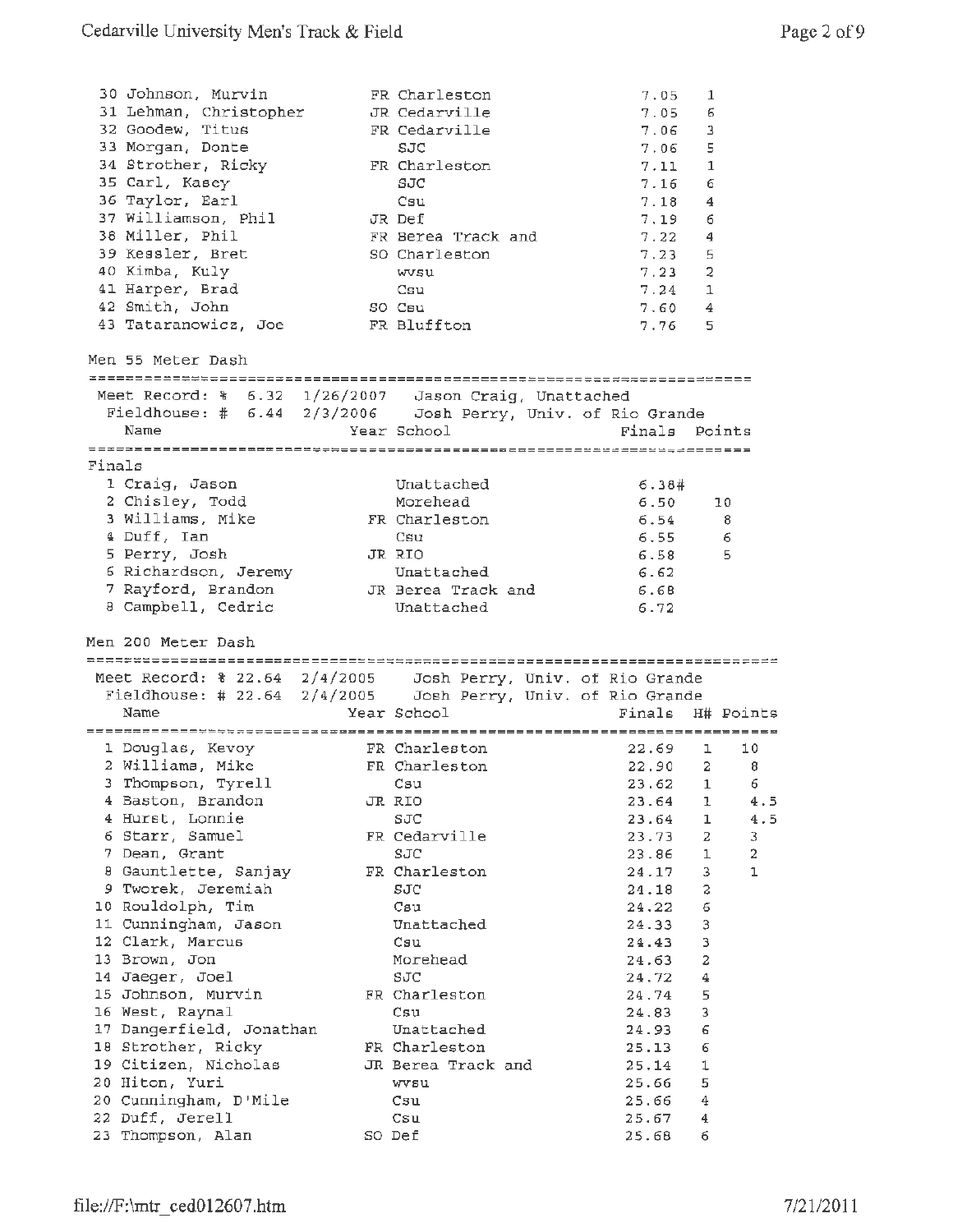$\ddot{\phantom{0}}$ 

| 24 Samples, Tom                                                                                                                  | FR Charleston                   | 25.88            | 5                   |                         |
|----------------------------------------------------------------------------------------------------------------------------------|---------------------------------|------------------|---------------------|-------------------------|
| 25 Landis, Deonta                                                                                                                | wvsu                            | 25.99            | 5                   |                         |
| 26 Donohew, Joey                                                                                                                 | Morehead                        | 26.20            | $\overline{2}$      |                         |
| 27 Mack, Leon                                                                                                                    | Csu                             | 26.40            | 4                   |                         |
| 28 Brenson, Grant                                                                                                                | JR Charleston                   | 26.41            | 4                   |                         |
| 29 Day, Alec                                                                                                                     | SO Berea Track and              | 26.99            | 3                   |                         |
| 30 Kimba, Kuly                                                                                                                   | wvsu                            | 27.41            | 6                   |                         |
| 31 Tataranowicz, Joe                                                                                                             | FR Bluffton                     | 28.63            | 5                   |                         |
|                                                                                                                                  |                                 |                  |                     |                         |
| Men 400 Meter Dash                                                                                                               |                                 |                  |                     |                         |
|                                                                                                                                  |                                 |                  |                     |                         |
| Meet Record: $\frac{1}{2}$ 49.57 2/3/2006 Josh Perry, Rio Grande<br>Fieldhouse: # 49.57 2/3/2006 Josh Perry, Univ. of Rio Grande |                                 |                  |                     |                         |
|                                                                                                                                  |                                 |                  |                     |                         |
| Name                                                                                                                             | Year School                     | Finals H# Points |                     |                         |
|                                                                                                                                  |                                 |                  |                     |                         |
| 1 Perry, Josh                                                                                                                    | JR RIO                          | 50.64            | 2                   | 10                      |
| 2 Stallworth, Justin                                                                                                             | Csu                             | 52.15            | ı                   | 8                       |
| 3 North, Shandon                                                                                                                 | SR Bluffton                     | 52.25            | ı                   | 6                       |
| 4 Spencer, Greg                                                                                                                  | Kentucky State                  | 52.28            | 5                   | 5                       |
| 5 Combs, Scott                                                                                                                   | Morehead                        | 52.79            | 1                   | $\overline{\mathbf{4}}$ |
| 6 Hettinger, Tadd                                                                                                                | SJC                             | 53.19            | 3                   | 3                       |
| 7 Baston, Brandon                                                                                                                | JR RIO                          | 53.26            | 3                   | $\mathbf 2$             |
| 8 Tworek, Jeremiah                                                                                                               | SJC                             | 53.76            | $\overline{a}$      | $\mathbf{1}$            |
| 9 Nowels, Kelly                                                                                                                  | FR Cedarville                   | 53.80            | 3                   |                         |
| 10 Hinton, Larry                                                                                                                 | <b>WV6U</b>                     | 54.23            | 4                   |                         |
| 11 Gruenberg, Stephen                                                                                                            | SO Cedarville                   | 54.35            | 2                   |                         |
| 12 Jaeger, Joel                                                                                                                  | SJC                             | 54.66            | 3                   |                         |
| 13 Fox, Matt                                                                                                                     | SO Cedarville                   | 54.67            | 2                   |                         |
| 14 Ichrist, Johnny                                                                                                               | SR Bluffton                     | 55.05            | 5                   |                         |
| 15 Powell, Tim                                                                                                                   | SJC                             | 55.11            | 4                   |                         |
| 16 Kramer, Eric                                                                                                                  | SJC                             |                  |                     |                         |
| 17 Beight, Michael                                                                                                               | FR Cedarville                   | 55.39            | 3                   |                         |
| 18 Myers, Josh                                                                                                                   | SR Charleston                   | 55.40            | 3                   |                         |
| 19 Amini, Muza                                                                                                                   | JR Berea Track and              | 55.45            | 5                   |                         |
| 20 Cook, Randy                                                                                                                   | SO RIO                          | 55.51            | 4                   |                         |
| 21 Stone, Kyle                                                                                                                   |                                 | 55.77            | 4                   |                         |
| 22 Williams, Jalaquan                                                                                                            | Kentucky State                  | 56.06            | 1                   |                         |
| 23 DeMaria, Chris                                                                                                                | Kentucky State<br>SO Charleston | 56.67            | $\mathbf 1$         |                         |
| 24 Cunningham, D'Mile                                                                                                            |                                 | 57.08            | 4                   |                         |
| 25 Harris, Dwight                                                                                                                | Csu                             | 57.28            | 4                   |                         |
| 26 Cox, Bruce                                                                                                                    | Morehead                        | 60.10 5          |                     |                         |
|                                                                                                                                  | U-Ucwv                          | 63.84            | 5                   |                         |
| Men 1 Mile Run                                                                                                                   |                                 |                  |                     |                         |
|                                                                                                                                  |                                 |                  |                     |                         |
| Meet Record: \$ 4:21.76 1/26/2007 Daniel Roberts, Cedarville                                                                     |                                 |                  |                     |                         |
| Fieldhouse: # 4:29.10 2/4/2005 Matt Clark, Cedarville University                                                                 |                                 |                  |                     |                         |
| Name                                                                                                                             | Year School                     | Finals           | Points              |                         |
|                                                                                                                                  |                                 |                  |                     |                         |
| 1 Roberts, Daniel                                                                                                                | Cedarville                      | 4:21.76%         | 10                  |                         |
| 2 Duncan, Ron                                                                                                                    | Morehead                        | 4:26.73#         | 8                   |                         |
| 3 Brooker, Jud                                                                                                                   | SO Cedarville                   | 4:27.43#         | 6                   |                         |
| 4 Saunders, Josh                                                                                                                 | SO Cedarville                   | 4:31.87          | 5                   |                         |
| 5 Gilders, Brad                                                                                                                  | Unattached                      | 4:31.91          |                     |                         |
| 6 Culbertson, Corey                                                                                                              | SO RIO                          | 4:33.41          |                     |                         |
| 7 Hagan, Alex                                                                                                                    | Morehead                        |                  | 4                   |                         |
| 8 Wakeman, Josh                                                                                                                  | Morehead                        | 4:33.68          | 3<br>$\overline{2}$ |                         |
| 9 Mehl, Corey                                                                                                                    | SO Charleston                   | 4:34.01          | 1                   |                         |
| 10 King, Joe                                                                                                                     | SJC                             | 4:34.59          |                     |                         |
| 11 Clark, Matthew                                                                                                                | SR Cedarville                   | 4:37.77          |                     |                         |
| 12 McHenry, Victor                                                                                                               | Morehead                        | 4:38.40          |                     |                         |
|                                                                                                                                  |                                 | 4:40.00          |                     |                         |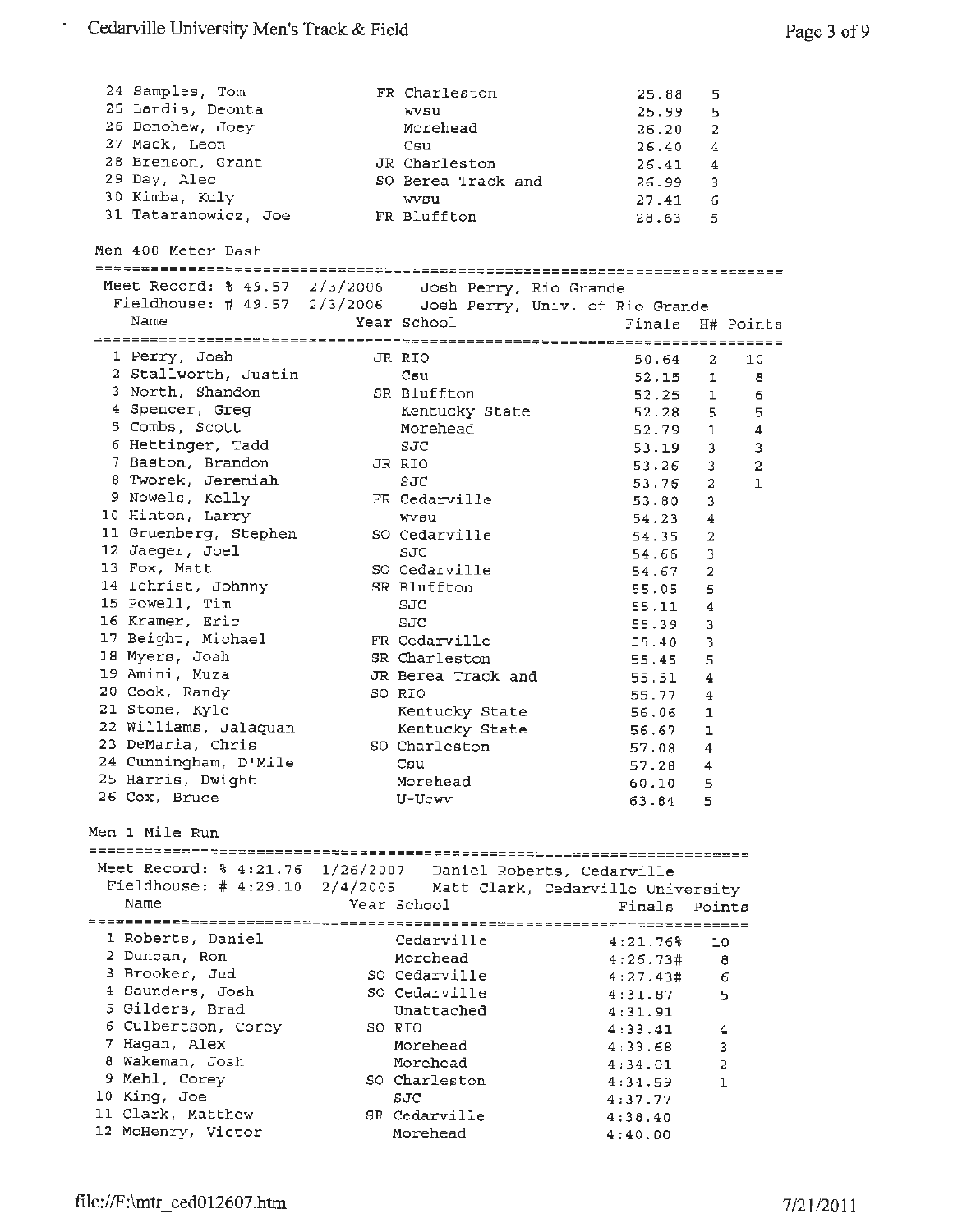| 13 Hudson, Ryan<br>14 Seibert, Jordan<br>15 Laubhan, Todd<br>16 Hively, Kyle<br>17 Cunningham, Jordan<br>18 Koch, Mike<br>19 Winker, Paul<br>20 Gusbar, Louis<br>21 Siebert, Ben<br>-- Trennepohl, Rob<br>-- Cobb, Homer<br>-- Terry, Aamir<br>-- Knight, Brian<br>-- Shilosio, Hillary JR Bluffton | Morehead<br>SO Cedarville<br>SJC<br>FR RIO<br>SO RIO<br>JR Bluffton<br>JR Berea Track and<br>JR Charleston<br>FR Bluffton<br>FR Cedarville<br>FR Charleston<br>Csu<br>Morehead | 4:44.79<br>4:53.09<br>5:01.34<br>5:10.85<br>5:25.05<br>5:26.75<br>5:47.20<br>5:49.80<br>5:53.36<br>DNF<br><b>DNF</b><br><b>DNF</b><br>DNF<br>DNF |                    |
|-----------------------------------------------------------------------------------------------------------------------------------------------------------------------------------------------------------------------------------------------------------------------------------------------------|--------------------------------------------------------------------------------------------------------------------------------------------------------------------------------|--------------------------------------------------------------------------------------------------------------------------------------------------|--------------------|
| Men 800 Meter Run                                                                                                                                                                                                                                                                                   |                                                                                                                                                                                |                                                                                                                                                  |                    |
| Meet Record: \$ 1:57.79 1/26/2007 David Osborne, Kentucky State<br>Fieldhouse: # 1:59.05 2/3/2006 Doug Sampson, Ohio Wesleyan U.<br>Name                                                                                                                                                            | Year School                                                                                                                                                                    | Finals Points                                                                                                                                    |                    |
| 1 Osborne, David                                                                                                                                                                                                                                                                                    | Kentucky State 1:57.79%                                                                                                                                                        |                                                                                                                                                  | 10                 |
| 2 Kuhn, Kevin                                                                                                                                                                                                                                                                                       | SO Cedarville                                                                                                                                                                  | 1:58.33#                                                                                                                                         | 8                  |
| 3 Saunders, Josh                                                                                                                                                                                                                                                                                    | SO Cedarville                                                                                                                                                                  | 2:02.43                                                                                                                                          | 6                  |
| 4 Broussard, Markus                                                                                                                                                                                                                                                                                 | Kentucky State                                                                                                                                                                 | 2:03.32                                                                                                                                          | 5                  |
| 5 Groman, Kurt                                                                                                                                                                                                                                                                                      | FR Cedarville                                                                                                                                                                  | 2:03.43                                                                                                                                          | $\overline{\bf 4}$ |
| 6 Leonardo, Matt                                                                                                                                                                                                                                                                                    | SJC                                                                                                                                                                            | 2:04.19                                                                                                                                          | 3                  |
| 7 Clark, Matthew                                                                                                                                                                                                                                                                                    | SR Cedarville                                                                                                                                                                  | 2:08.33                                                                                                                                          | $\overline{a}$     |
| 8 Skibbens, Jay                                                                                                                                                                                                                                                                                     | SJC.                                                                                                                                                                           | 2:08.76                                                                                                                                          | $\mathbf{1}$       |
| 9 Kempton, Eric                                                                                                                                                                                                                                                                                     | FR Cedarville                                                                                                                                                                  | 2:10.21                                                                                                                                          |                    |
| 10 Fairchild, Tyler                                                                                                                                                                                                                                                                                 | JR Bluffton                                                                                                                                                                    | 2:10.54                                                                                                                                          |                    |
| 11 Soto, Luis<br>12 Wagner, Collin                                                                                                                                                                                                                                                                  | JR Berea Track and<br>FR Bluffton                                                                                                                                              | 2:11.64                                                                                                                                          |                    |
| 13 Cobb, Homer                                                                                                                                                                                                                                                                                      | FR Charleston                                                                                                                                                                  | 2:13.36<br>2:18.21                                                                                                                               |                    |
| 14 McCall, Thaddius                                                                                                                                                                                                                                                                                 | SO Berea Track and                                                                                                                                                             | 2:24.96                                                                                                                                          |                    |
| 15 Reece, John                                                                                                                                                                                                                                                                                      | FR Berea Track and                                                                                                                                                             | 2:27.16                                                                                                                                          |                    |
| Men 5000 Meter Run<br>Meet Record: % 15:00.00 2/4/2005<br>Fieldhouse: # $15:00.00$ $2/4/2005$                                                                                                                                                                                                       |                                                                                                                                                                                | Matt Boyles, Univ. of Rio Grande<br>Matt Boyles, Univ. of Rio Grande                                                                             |                    |
| Name                                                                                                                                                                                                                                                                                                | Year School                                                                                                                                                                    | Finals                                                                                                                                           | Points             |
| 1 Shrader, JD                                                                                                                                                                                                                                                                                       | Morehead                                                                                                                                                                       | 15:45.18                                                                                                                                         | 10                 |
| 2 Pittman, Bryan                                                                                                                                                                                                                                                                                    | SR Cedarville                                                                                                                                                                  | 15:56.62                                                                                                                                         | 8                  |
| 3 McHenry, Victor                                                                                                                                                                                                                                                                                   | Morehead                                                                                                                                                                       | 16:00.11                                                                                                                                         | 6                  |
| 4 Johnson, Dave                                                                                                                                                                                                                                                                                     | Miami Valley TC                                                                                                                                                                | 16:07.80                                                                                                                                         |                    |
| 5 Herbert, Justin                                                                                                                                                                                                                                                                                   | JR Cedarville                                                                                                                                                                  | 16:16.19                                                                                                                                         | 5                  |
| 6 Marchi, Antonio                                                                                                                                                                                                                                                                                   | FR Berea Track and                                                                                                                                                             | 16:28.13                                                                                                                                         |                    |
| 7 Ploetz, Val                                                                                                                                                                                                                                                                                       | SJC                                                                                                                                                                            | 16:53.43                                                                                                                                         | 4                  |
| 8 Meinerding, Mitch                                                                                                                                                                                                                                                                                 | Unattached                                                                                                                                                                     | 17:15.40                                                                                                                                         |                    |
| 9 Sheehan, Kevin                                                                                                                                                                                                                                                                                    | Unattached                                                                                                                                                                     | 17:16.06                                                                                                                                         |                    |
| 10 Stair, Evan                                                                                                                                                                                                                                                                                      | JR Charleston                                                                                                                                                                  | 17:31.24                                                                                                                                         | з                  |
| 11 Winker, Paul                                                                                                                                                                                                                                                                                     | JR Berea Track and                                                                                                                                                             | 17:34.77                                                                                                                                         |                    |
| 12 Boggess, Landry<br>13 Peavey, Chris                                                                                                                                                                                                                                                              | SO Charleston<br>SO RIO                                                                                                                                                        | 17:39.93<br>18:07.88                                                                                                                             | 2<br>ı             |
| 14 Costello, Andrew                                                                                                                                                                                                                                                                                 | SJC                                                                                                                                                                            | 18:20.65                                                                                                                                         |                    |
| 15 Huerta, Ahunuar                                                                                                                                                                                                                                                                                  | Kentucky State                                                                                                                                                                 | 18:23.55                                                                                                                                         |                    |
|                                                                                                                                                                                                                                                                                                     |                                                                                                                                                                                |                                                                                                                                                  |                    |

Men 3000 Meter Race Walk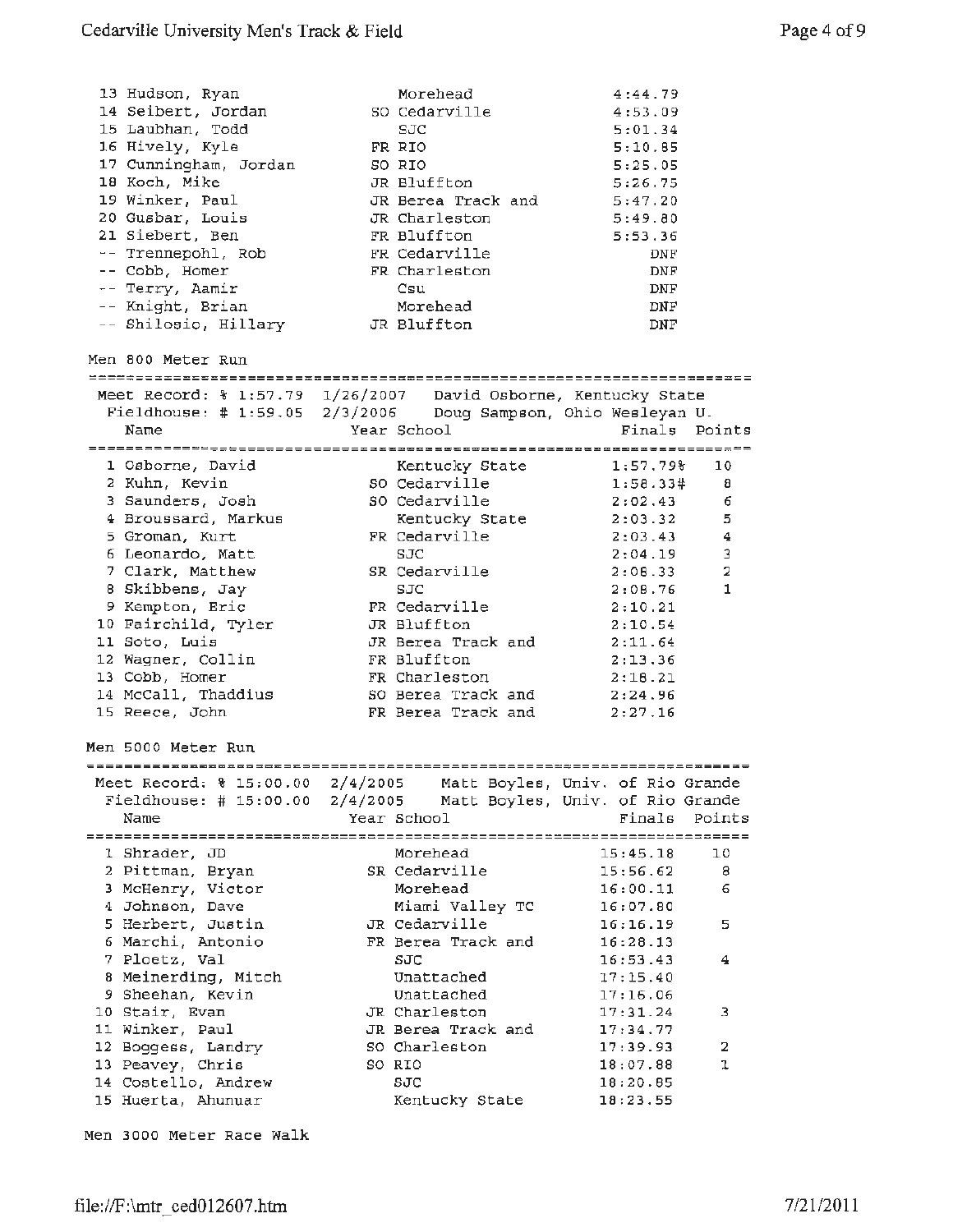| Fieldhouse: $\#$ 8:15.82<br>1 Boyles, Matt<br>2 Robinson, Jim<br>3 Johnson, Doug<br>4 Diaz, Chris<br>5 Sinnick, Brad<br>6 Carmany, Joe<br>7 Montenaro, Joshua<br>8 Stearn, Greg<br>-- McCray, Bill<br>Men 55 Meter Hurdles<br>1 Scott, Jason<br>2 Kramer, Eric<br>4 Weidner, Curt<br>5 Landis, Deonta<br>6 Hettinger, Tadd<br>7 Tress, Brandon | Year School                         | Meet Record: % 8:15.82 2/4/2005 Eric Smith, Miami Valley TC<br>Year School<br>Miami Valley TC<br>Miami Valley TC<br>Kentucky Racers<br>Malone<br>Malone<br>Malone<br>Tiffin<br>FR Berea Track and<br>Unattached<br>Meet Record: % 7.48 2/4/2005 Derrick Williams, Central State Univ.<br>Fieldhouse: # 7.48 2/4/2005 Derrick Williams, Central State Univ.<br>SR Cedarville<br>SJC.<br>Unattached<br>Wittenberg<br>wveu | Finals<br>11:47.90<br>14:32.90<br>14:44.61<br>15:02.24<br>15:54.98<br>16:06.62<br>17:39.38<br>19:42.60<br>XDQ.<br>Prelims H#<br>$7.71q$ 2<br>$7.86q$ 2<br>$8.23q$ 3<br>$8.27q$ 2 | Points<br>10<br>8<br>6<br>5<br>4                                                                                                     |
|------------------------------------------------------------------------------------------------------------------------------------------------------------------------------------------------------------------------------------------------------------------------------------------------------------------------------------------------|-------------------------------------|-------------------------------------------------------------------------------------------------------------------------------------------------------------------------------------------------------------------------------------------------------------------------------------------------------------------------------------------------------------------------------------------------------------------------|----------------------------------------------------------------------------------------------------------------------------------------------------------------------------------|--------------------------------------------------------------------------------------------------------------------------------------|
|                                                                                                                                                                                                                                                                                                                                                |                                     |                                                                                                                                                                                                                                                                                                                                                                                                                         |                                                                                                                                                                                  |                                                                                                                                      |
|                                                                                                                                                                                                                                                                                                                                                |                                     |                                                                                                                                                                                                                                                                                                                                                                                                                         |                                                                                                                                                                                  |                                                                                                                                      |
|                                                                                                                                                                                                                                                                                                                                                |                                     |                                                                                                                                                                                                                                                                                                                                                                                                                         |                                                                                                                                                                                  |                                                                                                                                      |
|                                                                                                                                                                                                                                                                                                                                                |                                     |                                                                                                                                                                                                                                                                                                                                                                                                                         |                                                                                                                                                                                  |                                                                                                                                      |
|                                                                                                                                                                                                                                                                                                                                                |                                     |                                                                                                                                                                                                                                                                                                                                                                                                                         |                                                                                                                                                                                  |                                                                                                                                      |
|                                                                                                                                                                                                                                                                                                                                                |                                     |                                                                                                                                                                                                                                                                                                                                                                                                                         |                                                                                                                                                                                  |                                                                                                                                      |
|                                                                                                                                                                                                                                                                                                                                                |                                     |                                                                                                                                                                                                                                                                                                                                                                                                                         |                                                                                                                                                                                  |                                                                                                                                      |
|                                                                                                                                                                                                                                                                                                                                                |                                     |                                                                                                                                                                                                                                                                                                                                                                                                                         |                                                                                                                                                                                  |                                                                                                                                      |
|                                                                                                                                                                                                                                                                                                                                                |                                     |                                                                                                                                                                                                                                                                                                                                                                                                                         |                                                                                                                                                                                  |                                                                                                                                      |
|                                                                                                                                                                                                                                                                                                                                                |                                     |                                                                                                                                                                                                                                                                                                                                                                                                                         |                                                                                                                                                                                  |                                                                                                                                      |
|                                                                                                                                                                                                                                                                                                                                                |                                     |                                                                                                                                                                                                                                                                                                                                                                                                                         |                                                                                                                                                                                  |                                                                                                                                      |
|                                                                                                                                                                                                                                                                                                                                                |                                     |                                                                                                                                                                                                                                                                                                                                                                                                                         |                                                                                                                                                                                  |                                                                                                                                      |
|                                                                                                                                                                                                                                                                                                                                                |                                     |                                                                                                                                                                                                                                                                                                                                                                                                                         |                                                                                                                                                                                  |                                                                                                                                      |
|                                                                                                                                                                                                                                                                                                                                                |                                     |                                                                                                                                                                                                                                                                                                                                                                                                                         |                                                                                                                                                                                  |                                                                                                                                      |
|                                                                                                                                                                                                                                                                                                                                                |                                     |                                                                                                                                                                                                                                                                                                                                                                                                                         |                                                                                                                                                                                  |                                                                                                                                      |
|                                                                                                                                                                                                                                                                                                                                                |                                     |                                                                                                                                                                                                                                                                                                                                                                                                                         |                                                                                                                                                                                  |                                                                                                                                      |
|                                                                                                                                                                                                                                                                                                                                                |                                     |                                                                                                                                                                                                                                                                                                                                                                                                                         |                                                                                                                                                                                  |                                                                                                                                      |
|                                                                                                                                                                                                                                                                                                                                                |                                     |                                                                                                                                                                                                                                                                                                                                                                                                                         |                                                                                                                                                                                  |                                                                                                                                      |
|                                                                                                                                                                                                                                                                                                                                                |                                     |                                                                                                                                                                                                                                                                                                                                                                                                                         |                                                                                                                                                                                  |                                                                                                                                      |
|                                                                                                                                                                                                                                                                                                                                                |                                     |                                                                                                                                                                                                                                                                                                                                                                                                                         |                                                                                                                                                                                  |                                                                                                                                      |
|                                                                                                                                                                                                                                                                                                                                                |                                     |                                                                                                                                                                                                                                                                                                                                                                                                                         |                                                                                                                                                                                  |                                                                                                                                      |
|                                                                                                                                                                                                                                                                                                                                                |                                     |                                                                                                                                                                                                                                                                                                                                                                                                                         | $8.29q$ 1                                                                                                                                                                        |                                                                                                                                      |
|                                                                                                                                                                                                                                                                                                                                                |                                     | SJC<br>FR Cedarville                                                                                                                                                                                                                                                                                                                                                                                                    | $8.30q - 3$                                                                                                                                                                      |                                                                                                                                      |
| 8 Hiton, Yuri                                                                                                                                                                                                                                                                                                                                  |                                     |                                                                                                                                                                                                                                                                                                                                                                                                                         | B.37q 3                                                                                                                                                                          |                                                                                                                                      |
| 9 DeMaria, Chris                                                                                                                                                                                                                                                                                                                               |                                     | wvsu                                                                                                                                                                                                                                                                                                                                                                                                                    | $8.57q$ 3                                                                                                                                                                        |                                                                                                                                      |
| 10 Nowels, Kelly                                                                                                                                                                                                                                                                                                                               |                                     | SO Charleston<br>FR Cedarville                                                                                                                                                                                                                                                                                                                                                                                          | 8.60                                                                                                                                                                             | -2                                                                                                                                   |
| 11 Fraker, Luke                                                                                                                                                                                                                                                                                                                                |                                     | FR Cedarville                                                                                                                                                                                                                                                                                                                                                                                                           | $8.86$ 1<br>9.60                                                                                                                                                                 | 2                                                                                                                                    |
| Men 55 Meter Hurdles                                                                                                                                                                                                                                                                                                                           |                                     |                                                                                                                                                                                                                                                                                                                                                                                                                         |                                                                                                                                                                                  |                                                                                                                                      |
|                                                                                                                                                                                                                                                                                                                                                |                                     |                                                                                                                                                                                                                                                                                                                                                                                                                         |                                                                                                                                                                                  |                                                                                                                                      |
|                                                                                                                                                                                                                                                                                                                                                |                                     | Meet Record: $\frac{1}{2}$ 7.48 2/4/2005 Derrick Williams, Central State Univ.                                                                                                                                                                                                                                                                                                                                          |                                                                                                                                                                                  |                                                                                                                                      |
|                                                                                                                                                                                                                                                                                                                                                |                                     | Fieldhouse: # 7.48 2/4/2005 Derrick Williams, Central State Univ.                                                                                                                                                                                                                                                                                                                                                       |                                                                                                                                                                                  |                                                                                                                                      |
|                                                                                                                                                                                                                                                                                                                                                | Year School                         |                                                                                                                                                                                                                                                                                                                                                                                                                         |                                                                                                                                                                                  | Finals H# Points                                                                                                                     |
|                                                                                                                                                                                                                                                                                                                                                |                                     |                                                                                                                                                                                                                                                                                                                                                                                                                         |                                                                                                                                                                                  |                                                                                                                                      |
| 1 Scott, Jason                                                                                                                                                                                                                                                                                                                                 |                                     | SR Cedarville                                                                                                                                                                                                                                                                                                                                                                                                           | 7.69                                                                                                                                                                             | 10<br>1                                                                                                                              |
| 2 Kramer, Eric                                                                                                                                                                                                                                                                                                                                 |                                     | SJC                                                                                                                                                                                                                                                                                                                                                                                                                     | 7.80                                                                                                                                                                             | $\mathbf{1}$<br>в                                                                                                                    |
| 3 Newton, Brett                                                                                                                                                                                                                                                                                                                                |                                     | JR Berea Track and                                                                                                                                                                                                                                                                                                                                                                                                      | 8.05                                                                                                                                                                             | 2.                                                                                                                                   |
| 4 Landis, Deonta                                                                                                                                                                                                                                                                                                                               |                                     | wvsu                                                                                                                                                                                                                                                                                                                                                                                                                    | 8.17                                                                                                                                                                             | $\mathbf{1}$<br>6                                                                                                                    |
|                                                                                                                                                                                                                                                                                                                                                |                                     | Unattached                                                                                                                                                                                                                                                                                                                                                                                                              | 8.19                                                                                                                                                                             | 5<br>$\mathbf{1}$                                                                                                                    |
| 6 Tress, Brandon                                                                                                                                                                                                                                                                                                                               |                                     | FR Cedarville                                                                                                                                                                                                                                                                                                                                                                                                           | 8.29                                                                                                                                                                             | $\bf{4}$<br>$\mathbf{1}$                                                                                                             |
|                                                                                                                                                                                                                                                                                                                                                |                                     |                                                                                                                                                                                                                                                                                                                                                                                                                         | 8.32                                                                                                                                                                             | 3<br>1                                                                                                                               |
| 8 Hettinger, Tadd                                                                                                                                                                                                                                                                                                                              |                                     | SJC                                                                                                                                                                                                                                                                                                                                                                                                                     | 8.36                                                                                                                                                                             | 2<br>$\mathbf{1}$                                                                                                                    |
| 9 Hiton, Yuri                                                                                                                                                                                                                                                                                                                                  |                                     | wysu                                                                                                                                                                                                                                                                                                                                                                                                                    | 8.37                                                                                                                                                                             | $\mathbf{1}$<br>$\mathbf{1}$                                                                                                         |
| 10 Lavendar, Jeremy                                                                                                                                                                                                                                                                                                                            |                                     |                                                                                                                                                                                                                                                                                                                                                                                                                         | 8.42                                                                                                                                                                             | 2                                                                                                                                    |
| 11 Story, Justin                                                                                                                                                                                                                                                                                                                               |                                     |                                                                                                                                                                                                                                                                                                                                                                                                                         | 8.46                                                                                                                                                                             | 2                                                                                                                                    |
|                                                                                                                                                                                                                                                                                                                                                |                                     |                                                                                                                                                                                                                                                                                                                                                                                                                         | 9.07                                                                                                                                                                             | 2                                                                                                                                    |
|                                                                                                                                                                                                                                                                                                                                                |                                     |                                                                                                                                                                                                                                                                                                                                                                                                                         |                                                                                                                                                                                  |                                                                                                                                      |
| Men 4x200 Meter Relay                                                                                                                                                                                                                                                                                                                          |                                     |                                                                                                                                                                                                                                                                                                                                                                                                                         |                                                                                                                                                                                  |                                                                                                                                      |
|                                                                                                                                                                                                                                                                                                                                                |                                     |                                                                                                                                                                                                                                                                                                                                                                                                                         |                                                                                                                                                                                  |                                                                                                                                      |
|                                                                                                                                                                                                                                                                                                                                                |                                     |                                                                                                                                                                                                                                                                                                                                                                                                                         |                                                                                                                                                                                  | Finals H# Points                                                                                                                     |
|                                                                                                                                                                                                                                                                                                                                                | 7 Weidner, Curt<br>12 Donohew, Joey |                                                                                                                                                                                                                                                                                                                                                                                                                         | Wittenberg<br>Morehead<br>Morehead<br>Morehead                                                                                                                                   | Meet Record: $\frac{1}{2}$ 1:32.68 1/26/2007 Unattached - JC, Unattached-JC<br>Fieldhouse: # 1:33.90 2/3/2006 Unattached, Unattached |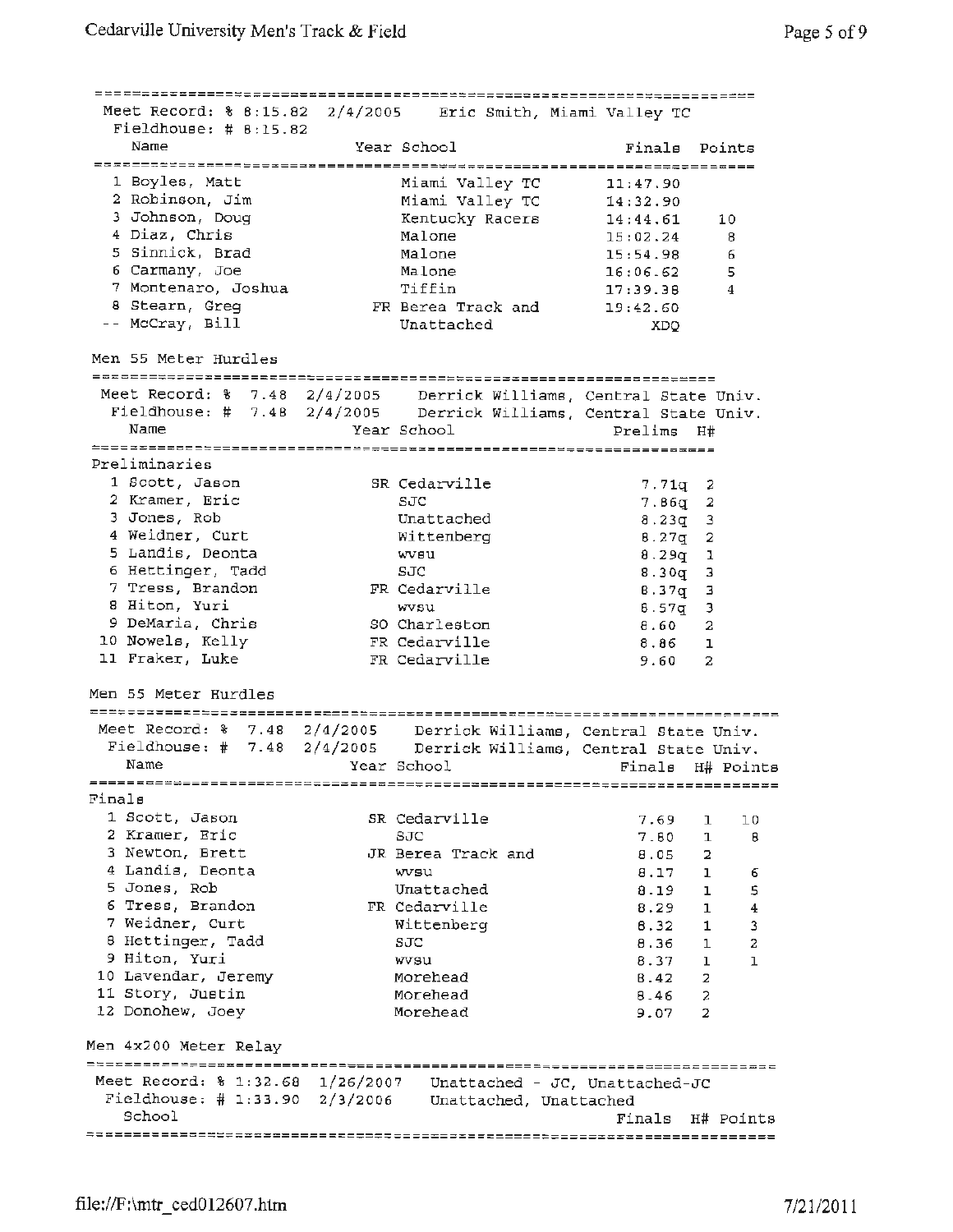1 Unattached - JC 'A' 1:32.68% 1 2 University of Charleston 'A' 1:34.12 1 10 1) Douglas, Kevoy FR 2) Gauntlette, Sanjay FR 3) Williams, **Mike FR**  4) Taylor, Rusty JR 3 Central State University 'A' 1:34.20 1 8 1) Thompson, Tyrell 2) Stallworth, Justin 3) West, Raynal 4) Clark, Marcus **<sup>4</sup>**Saint Joseph's College 'A' 6 1:36.37 1 <sup>5</sup>Central State University 'B' 1:36.40 2 1) Duff, Ian 2) Malcom, D'Andre 3) Rouldolph, Tim 4) McGuire, David 6 Cedarville University 'A' 1:36.49 1 5 1) Andersen, Eric so 2) Nowels, Kelly SO 3) Sawin, Jimmy SR 4) Tress, Brandon FR 7 Berea Track and Field Class 'A' 1:37.69 <sup>2</sup> 1) Hardick, Darrius FR 2) Rayford, Brandon JR 3) Citizen, Nicholas JR 4) Holden, Kareem SO 8 Kentucky State University 'A' 1:38.11 1 4 <sup>9</sup>Defiance College 'A' 3 1:39.59 2 1) Williamson, Phil JR 2) warren, Audrie JR 4) Thompson, Alan SO 3) Leugers, Mark FR 10 West Virginia State University  $1:41.18$ 2 2 1) Moore, Jayson 2) Truesdale, Brandon 3) Hinton, Larry 4) Clark, Joseph 11 Central State University 'D' 1:41.93 2 1) Duff, Jerell 2) Bryant, Melvin 3) Cunningham, D'Mile 4) Mack, Leon 12 University of Charleston 'B' 2 1:41.95 Men 4x400 Meter Relay Meet Record: \$ 3:31.46 2/3/2006 The University of Rio Grande, Univ. of Rio B Baston, R Cook, J Perry, C Culbertson Fieldhouse: # 3:31.46 2/3/2006 The University of Rio Grande, Univ. of Rio B Baston, R Cook, J Perry, C Culbertson School Finals H# Points 1 Unattached - JC 'A' 3:29.47# 1 2 Cedarville University 'A' 3:29.81# 1 10 1) Andersen, Eric SO 2) Kuhn, Kevin so 3) Gruenberg, Stephen so 4) Starr, Samuel FR <sup>3</sup>Morehead State University 'A' 3:29.91# 1 <sup>8</sup> 1) Bundy, Matu 2) Denbow, Hugh 3) Combs, Scott 4) Smith, Chris 4 Berea Track and Field Class 'A' 3:37.02 1 1) Hardick, Darrius FR 2) Rayford, Brandon JR 3) Holden, Kareem SO 4) Soto, Luis JR <sup>5</sup>Bluffton University 'A' 3:39.47 1 <sup>6</sup> 1) Fairchild, Tyler JR 2) Ichrist, Johnny SR 3) North, Shandon SR 4) Wagner, Collin FR 6 saint Joseph's College 'A' 3:39.66 2 5 7 Cedarville University '8' 3:41.53 1 1) Fox, Matt SO 2) Groman, Kurt FR 3) 4) Tress, Brandon FR <sup>8</sup>University of Charleston 'A' 3:44.66 2 4 1) Mehl, Corey SO 2) Myers, Josh SR 3) Scarberry, Brandon FR 4) Roush, Daniel SR 9 Unattached - Charleston 'A' 3:46.07 <sup>2</sup> Men 4x800 Meter Relay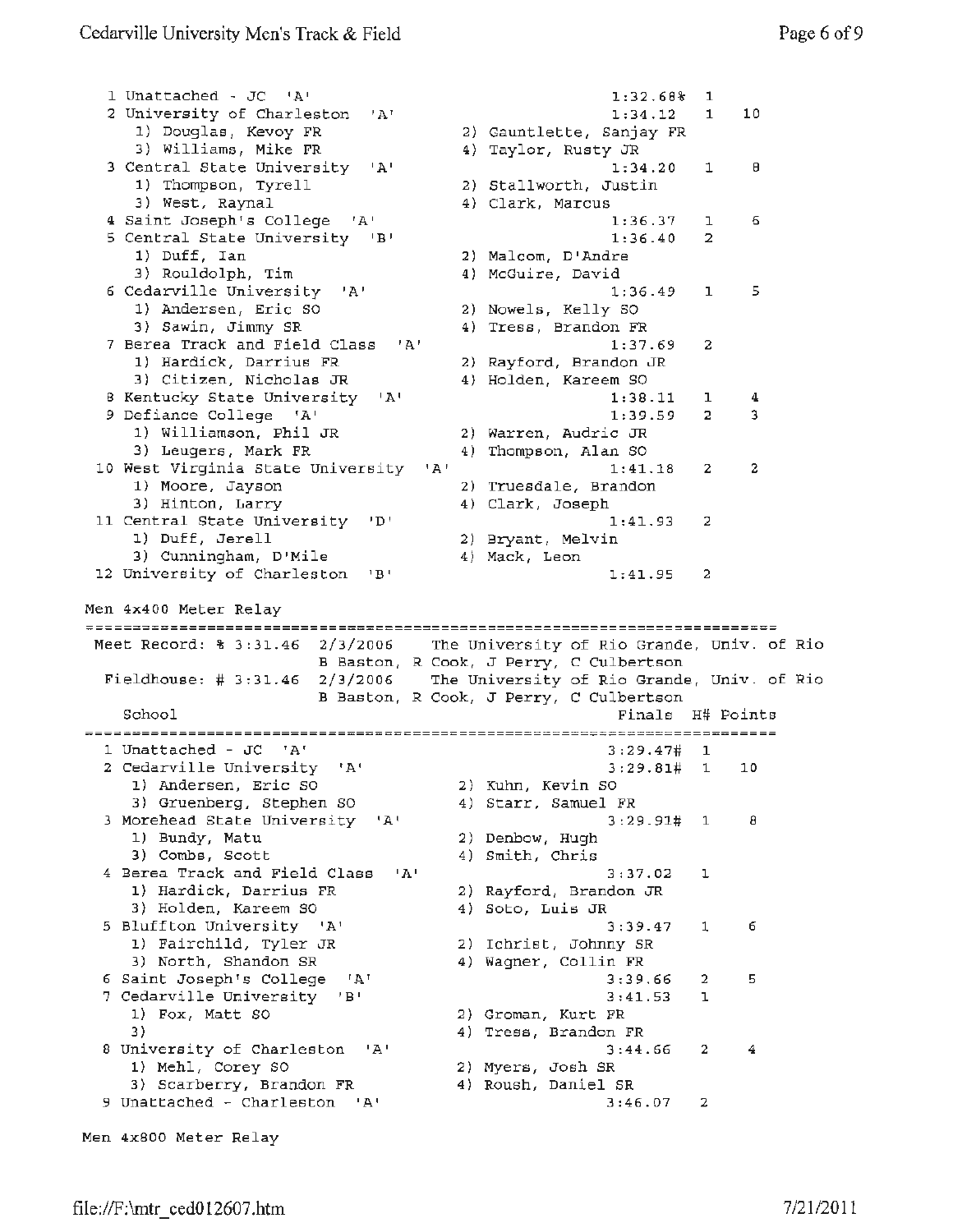| Meet Record: % 7:55.00 2/3/2006                                                                                                                 |                                                |                                     |                                        | ========= <b>=====</b> =============                                 |                   |        |
|-------------------------------------------------------------------------------------------------------------------------------------------------|------------------------------------------------|-------------------------------------|----------------------------------------|----------------------------------------------------------------------|-------------------|--------|
| Fieldhouse: # 7:55.00 2/3/2006                                                                                                                  |                                                |                                     |                                        | Dayton Men, U. Dayton<br>Dayton Men, U. Dayton                       |                   |        |
| School                                                                                                                                          |                                                |                                     |                                        | Finals                                                               | Points            |        |
| 1 Morehead State University 'A'                                                                                                                 |                                                |                                     |                                        | 8:14.25                                                              | 10                |        |
| 1) Wakeman, Josh<br>3) Hudson, Ryan                                                                                                             |                                                |                                     | 2) Duncan, Ron<br>4) Smith, Chris      |                                                                      |                   |        |
| 2 University of Charleston 'A'<br>1) Boggess, Forrest SR<br>3) Stair, Evan JR                                                                   |                                                |                                     |                                        | 8:42.96<br>2) Scarberry, Brandon FR<br>4) Roush, Daniel SR           | 8                 |        |
| 3 Lindsey Wilson College<br>1) Isanda, Emmanuel<br>3) Perugini, Tony                                                                            | י בי                                           |                                     | 2) Midgett, Drake<br>4) Thomas, Jerome | 8:50.74                                                              | 6                 |        |
| 4 Cedarville University 'A'<br>1) Beight, Michael FR<br>3) Simpson, Jared FR                                                                    |                                                |                                     |                                        | 8:58.46<br>2) Kempton, Eric FR<br>4) Goodew, Titus FR                | 5.                |        |
| 5 Unattached - Charleston<br>6 Defiance College 'A'<br>1) Alvarez, Nic JR<br>3) Treece, Travis SO                                               | $^{\dagger}$ A <sup><math>\dagger</math></sup> |                                     |                                        | 9:08.41<br>9:29.13<br>2) Fullenkamp, Adam SO<br>4) Warren, Audric JR | 4                 |        |
| Men High Jump                                                                                                                                   |                                                |                                     |                                        |                                                                      |                   |        |
|                                                                                                                                                 |                                                |                                     |                                        |                                                                      |                   |        |
| Meet Record: % 6-07 1/26/2007 Jimmy Sawin, Cedarville<br>Fieldhouse: # $6-06$ 2/3/2006 Joel Smith, Cedarville University                        |                                                |                                     |                                        |                                                                      |                   |        |
| Name                                                                                                                                            |                                                | Year School                         |                                        | Finals                                                               |                   | Points |
| 1 Sawin, Jimmy<br>2 Bowling, Jeff                                                                                                               |                                                | SR Cedarville<br>SO Berea Track and |                                        | $6 - 07.00$<br>X6-02.00                                              | 2.00m<br>1.87m    | 10     |
| 2 Newton, Brett                                                                                                                                 |                                                | JR Berea Track and                  |                                        | X6-02.00                                                             | 1.87m             |        |
| 2 Davis, Zayrk                                                                                                                                  |                                                | Csu                                 |                                        | 6-02.00                                                              | 1.87m             | 8      |
| 5 Scott, Jason<br>6 Hundley, Marcus                                                                                                             |                                                | SR Cedarville<br>Morehead           |                                        | 6-00.00                                                              | 1.82 <sub>m</sub> | 6      |
| 7 Carl, Kasey                                                                                                                                   |                                                | SJC                                 |                                        | $5 - 10.00$<br>$5 - 08.00$                                           | 1.77m<br>1.72m    | 5<br>4 |
| -- Hiton, Yuri                                                                                                                                  |                                                | wvsu                                |                                        | NH.                                                                  |                   |        |
| -- Miller, Phil                                                                                                                                 |                                                | FR Berea Track and                  |                                        | XNH                                                                  |                   |        |
| -- Higgins, Andrae                                                                                                                              |                                                | FR Charleston                       |                                        | NH                                                                   |                   |        |
| Men Pole Vault                                                                                                                                  |                                                |                                     |                                        |                                                                      |                   |        |
| Meet Record: $\frac{1}{2}$ 16-00 2/3/2006 Jason Scott, Cedarville University<br>Fieldhouse: # 16-00 2/3/2006 Jason Scott, Cedarville University |                                                |                                     |                                        |                                                                      |                   |        |
| Name                                                                                                                                            |                                                | Year School                         |                                        | Finals                                                               |                   | Points |
| 1 Scott, Jason                                                                                                                                  |                                                | SR Cedarville                       |                                        | 17-00.00%                                                            | 5.18 <sub>m</sub> | 10     |
| 2 Mattern, Justin<br>-- Fosnaugh, Matt                                                                                                          |                                                | Unattached<br>JR Def                |                                        | $X15 - 00.00$<br>NH                                                  | 4.57m             |        |
| Men Long Jump                                                                                                                                   |                                                |                                     |                                        |                                                                      |                   |        |
| Meet Record: % 22-05 2/3/2006                                                                                                                   |                                                | Jason Craig, Unattached             |                                        |                                                                      |                   |        |
| Fieldhouse: # 22-05 2/3/2006<br>Name                                                                                                            |                                                | Jason Craig, Unattached             |                                        |                                                                      |                   |        |
|                                                                                                                                                 |                                                | Year School                         |                                        | Finals                                                               |                   | Points |
| 1 Henley, McArthur                                                                                                                              |                                                | Morehead                            |                                        | $21 - 10, 25$                                                        | 6.66m             | 10     |
| 2 Dean, Grant<br>3 Bundy, Matu                                                                                                                  |                                                | SJC                                 |                                        | $21 - 08.75$                                                         | 6.62m             | 8      |
| 4 Scott, Jason                                                                                                                                  |                                                | Morehead<br>SR Cedarville           |                                        | $21 - 05.25$<br>$21 - 00.25$                                         | 6.53m<br>6.40m    | 6<br>5 |
| 5 Gordon, Jermaine                                                                                                                              |                                                | Lindsey Wilson                      |                                        | $20 - 11.00$                                                         | 6.37m             | 3.5    |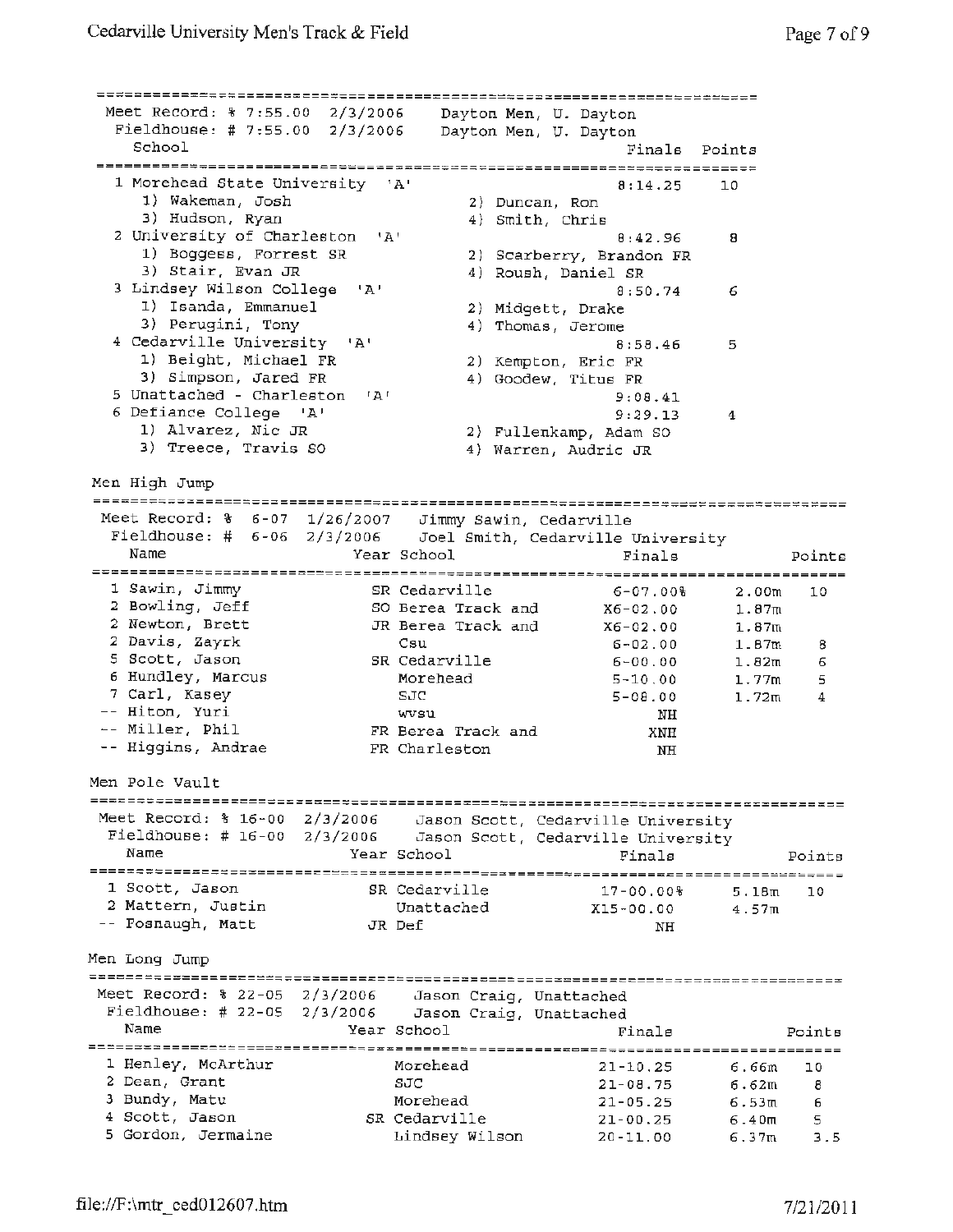| 5 Morgan, Donte<br>7 Bowman, Jr., Charles<br>8 Hinton, Larry<br>9 Hettinger, Tadd | SJC<br>Kentucky State<br>wvsu<br>SJC                                                                                                      | 6.37m<br>20-11.00<br>6.35m<br>$20 - 10.00$<br>6.25m<br>$20 - 06.25$<br>6.23m<br>$20 - 05.50$                      | 3.5<br>2<br>ı |
|-----------------------------------------------------------------------------------|-------------------------------------------------------------------------------------------------------------------------------------------|-------------------------------------------------------------------------------------------------------------------|---------------|
| 10 Holden, Kareem                                                                 | SO Berea Track and                                                                                                                        | 6.15m<br>$X20 - 02.50$                                                                                            |               |
| 11 McGuire, David                                                                 | Csu                                                                                                                                       | 6.15m<br>$20 - 02.25$                                                                                             |               |
| 12 Leugers, Mark                                                                  | FR Def                                                                                                                                    | 6.14m<br>$20 - 02.00$                                                                                             |               |
| 13 Cunningham, Jason                                                              | Unattached                                                                                                                                | 5.96m<br>X19-06.75                                                                                                |               |
| 14 Truesdale, Brandon                                                             | wvsu                                                                                                                                      | 5.89m<br>$19 - 04.25$                                                                                             |               |
| 15 Glemeau, Jeremy                                                                | Kentucky State                                                                                                                            | 5.86m<br>$19 - 03.00$                                                                                             |               |
| 15 Sawin, Jimmy                                                                   | SR Cedarville                                                                                                                             | 5.86m<br>$19 - 03.00$                                                                                             |               |
| 17 Gruenberg, Stephen                                                             | SO Cedarville                                                                                                                             | 5.78m<br>$18 - 11.75$                                                                                             |               |
| 18 Goodew, Titus                                                                  | FR Cedarville                                                                                                                             | 5.70m<br>$18 - 08.50$                                                                                             |               |
| 19 Moore, Jayson                                                                  | wvsu                                                                                                                                      | $18 - 02.25$<br>5.54m                                                                                             |               |
| 20 Whetstone, Brendan                                                             | FR Berea Track and                                                                                                                        | 5.32m<br>$X17 - 05.75$                                                                                            |               |
| 21 Miller, Phil                                                                   | FR Berea Track and                                                                                                                        | 5.18m<br>X17-00.00                                                                                                |               |
| 22 Williamson, Phil                                                               | JR Def                                                                                                                                    | 5.11m<br>$16 - 09.50$                                                                                             |               |
| 23 Day, Alec                                                                      | SO Berea Track and                                                                                                                        | 5.11m<br>$X16 - 09.25$                                                                                            |               |
| 24 Robbins, Ontario                                                               | FR Berea Track and                                                                                                                        | X15-08.50<br>4.78m                                                                                                |               |
| 25 Kimba, Kuly                                                                    | wvsu                                                                                                                                      | 4.09m<br>$13 - 05.25$                                                                                             |               |
| -- Jackson, Anthony                                                               | Csu                                                                                                                                       | ND                                                                                                                |               |
| -- Craig, Jason                                                                   | Unattached                                                                                                                                | XND                                                                                                               |               |
| -- Duff, Ian                                                                      | Csu                                                                                                                                       | ND                                                                                                                |               |
| -- Campbell, Cedric<br>-- Williams, David                                         | Unattached                                                                                                                                | XND<br>ND                                                                                                         |               |
| -- Long, Terrance                                                                 | Kentucky State<br>Unattached                                                                                                              | <b>XND</b>                                                                                                        |               |
| -- Mudd, Jesse                                                                    | FR Berea Track and                                                                                                                        | <b>XND</b>                                                                                                        |               |
| Men Triple Jump                                                                   |                                                                                                                                           |                                                                                                                   |               |
| Fieldhouse: # $44-07.50$ 2/3/2006<br>Name                                         | Year School                                                                                                                               | Meet Record: % 44-07.50 2/3/2006 Joel Smith, Cedarville University<br>Joel Smith, Cedarville University<br>Finals | Points        |
|                                                                                   |                                                                                                                                           |                                                                                                                   |               |
| 1 Gordon, Jermaine                                                                | Lindsey Wilson                                                                                                                            | 46-09.75%<br>14.26m                                                                                               | 10            |
| 2 Bundy, Matu                                                                     | Morehead                                                                                                                                  | 45-09.50%<br>13.95m                                                                                               | 8             |
| 3 Davis, Zayrk                                                                    | Csu                                                                                                                                       | $42 - 07.75$<br>12.99 <sub>m</sub>                                                                                | 6             |
| 4 Hettinger, Tadd                                                                 | SJC                                                                                                                                       | 42-03.00<br>12.87m                                                                                                | 5             |
| 5 Holden, Kareem                                                                  | SO Berea Track and                                                                                                                        | $X41-07.00$<br>12.67m                                                                                             |               |
| 6 Lehman, Christopher                                                             | JR Cedarville                                                                                                                             | $41 - 03.00$<br>12.57m                                                                                            | 4             |
| 7 Bowling, Jeff                                                                   | SO Berea Track and                                                                                                                        | 12.45m<br>$X40 - 10.25$                                                                                           |               |
| 8 Whetstone, Brendan                                                              | FR Berea Track and                                                                                                                        | 12.20m<br>$X40 - 00.50$                                                                                           |               |
| 9 Mudd, Jesse                                                                     | FR Berea Track and                                                                                                                        | X39-10.25<br>12.14m                                                                                               |               |
| 10 Lavendar, Jeremy                                                               | Morehead                                                                                                                                  | 12.13m<br>$39 - 09.75$                                                                                            | 3             |
| 11 Warren, Audric                                                                 | JR Def                                                                                                                                    | 11.91m<br>$39 - 01.25$                                                                                            | 2             |
| 12 Thompson, Alan                                                                 | SO Def                                                                                                                                    | 11.83m<br>$38 - 09.75$                                                                                            | 1             |
| 13 Fox, Matt                                                                      | SO Cedarville                                                                                                                             | 11.68m<br>$38 - 04.00$                                                                                            |               |
| 14 Carl, Kasey                                                                    | SJC                                                                                                                                       | 11.46m<br>$37 - 07.25$                                                                                            |               |
| 15 Hundley, Marcus                                                                | Morehead<br>SJC                                                                                                                           | 11.06m<br>$36 - 03.75$<br>ND                                                                                      |               |
| -- Powell, Tim                                                                    |                                                                                                                                           | ND                                                                                                                |               |
| -- Gruenberg, Stephen                                                             | SO Cedarville<br>wysu                                                                                                                     | ND                                                                                                                |               |
| -- Mitchell, Brian                                                                | wvsu                                                                                                                                      | $_{\rm MD}$                                                                                                       |               |
| -- Truesdale, Brandon<br>-- Newton, Brett                                         | JR Berea Track and                                                                                                                        | XND                                                                                                               |               |
| Men Shot Put                                                                      |                                                                                                                                           |                                                                                                                   |               |
|                                                                                   |                                                                                                                                           |                                                                                                                   |               |
|                                                                                   | Meet Record: % 50-01.25 2/3/2006 Ben Michaud, Cedarville University<br>Fieldhouse: # 50-01.25 2/3/2006 Ben Michaud, Cedarville University |                                                                                                                   |               |